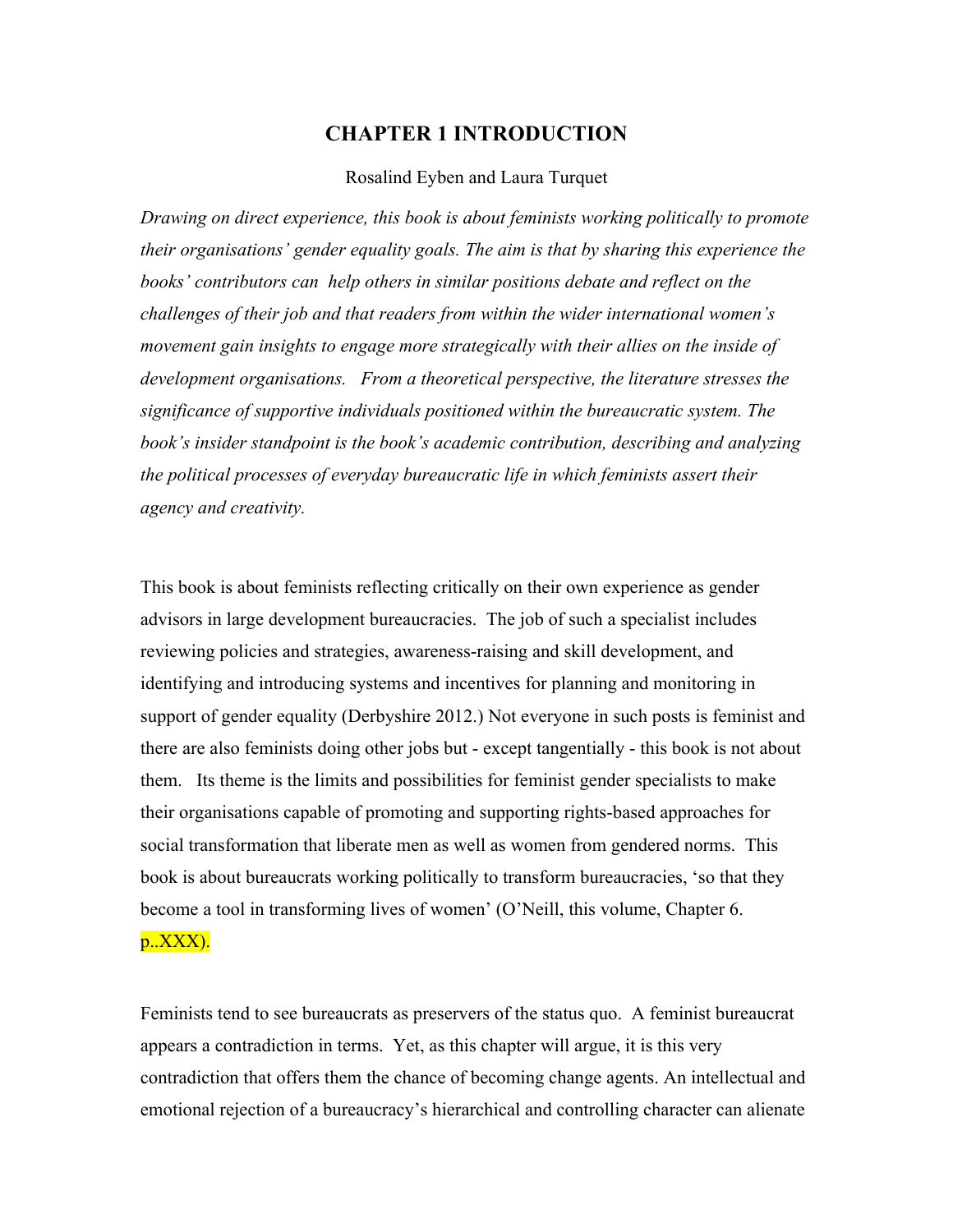any feminist employee but for feminists employed as gender specialists this feeling of not really belonging may be exacerbated through an awareness that their presence is not welcome. Their job as gender specialist often exists because of external pressure and prevailing norms more than from any core organizational commitment. Their marginalization – a sense of being on the edge rather than fully integrated into the organization- makes life complicated and full of quandaries. It can sometimes be lonely and the lack of recognition can be depressing. Some find their position untenable and leave to exert pressure for change from the outside. Yet others stay to learn the advantages of being on the edge. As insiders they learn to understand and behave appropriately in the organization that employs them - otherwise they will have no credibility and little influence. As outsiders, they keep their critical distance from the organization and are able to challenge 'how things are done around here'. Positively accepting their inside-outside status they reach out beyond their organizations to the feminist movements in civil society that they understand to be the principal force for transformative change for gender equality. By working politically and exploiting rather than lamenting their position on the edge of the organization, feminists employed to work on gender equality issues – although marginalized - can change development bureaucracies. In that context, this introductory chapter explains the book's origins, approach and aims, followed by an overview of the other chapters.

## **Origin, approach and purposes**

The book's origins lie in the editors' own experiences as policy practitioners and bureaucrats working in large international organizations. Feminist bureaucrats find it difficult to communicate their experience: they are busy in their jobs, often unfamiliar with academic discourse and possibly even cautious about revealing to the outside world the realities of their workplace. Hence, when Rosalind conceived a research project about feminist bureaucrat working as gender specialists, it made sense to design it not for extracting data from reserved officials but instead as participatory action research, offering them a safe space to reflect upon and improve their own practice. In 2007, a collaborative project was born in which about a dozen gender specialists (including one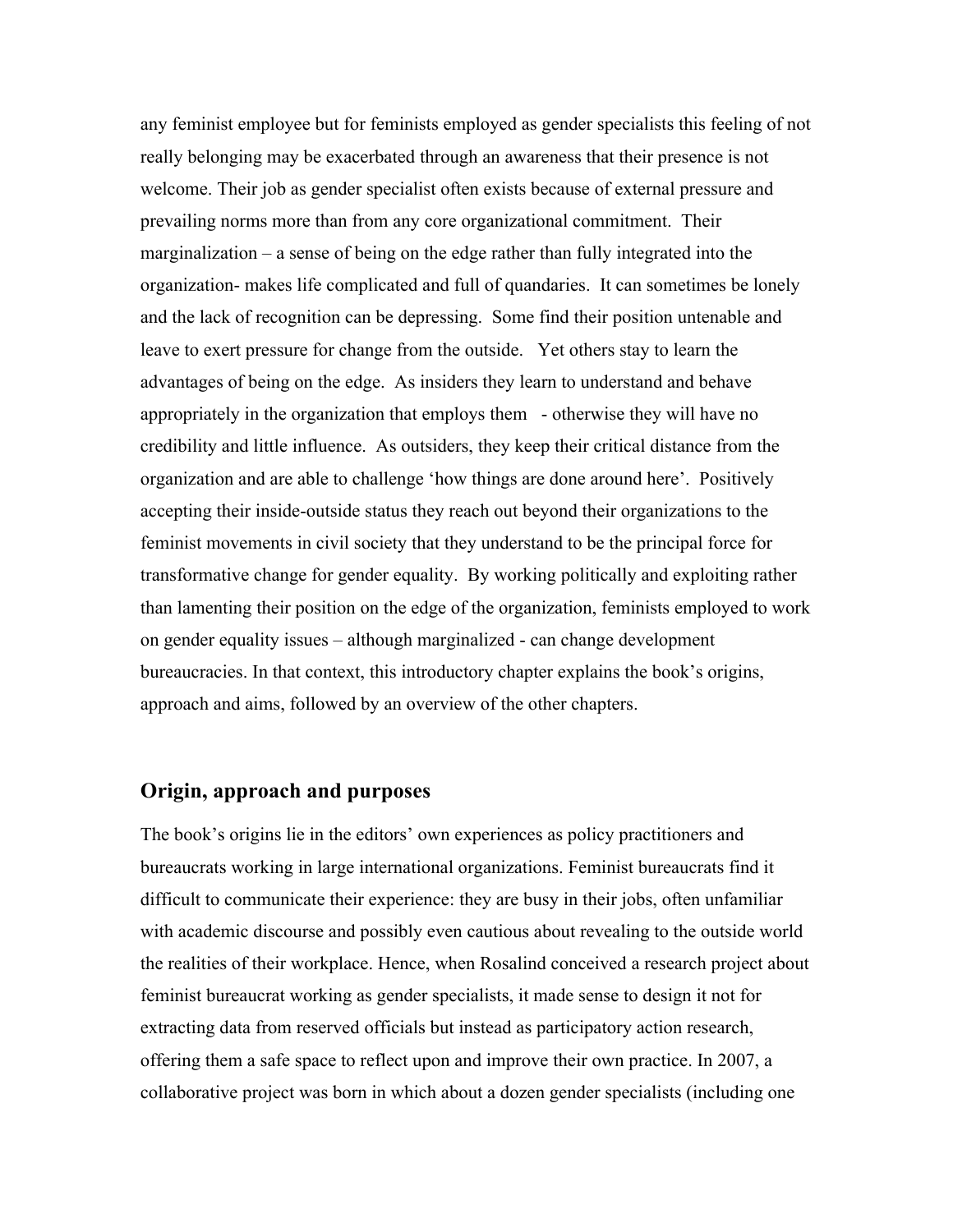man) and researcher shared a common aspiration for social emancipation and gender justice. The project had a conversational approach. Rosalind was doing research with instead of on her subjects (Pillow 2003). This approach made some of those involved want to write in their own voice, and that encouraged others to contribute. Although not everyone contributing to this present book was a member of that original project, nevertheless all the authors write in that project's spirit of self-enquiry and honest sharing and chapters three, seven and ten capture the reflections and learning from those in the wider group that have chosen to remain anonymous.

#### **Approach**

Our approach takes seriously the notion of feminist reflexivity. We ask what is it about our positionality that shapes both how any one of us relates with others and how we choose to act. Hence this book is partial (in the two related senses of this word). Firstly, it makes no claims to represent the situation of all feminist gender specialists in development (although when we have presented our findings to a wider audience of such specialists they have recognized these as their own). Secondly, the book reflects a certain, necessarily limited, perspective of a small number of professional, educated, mainly women analyzing their own direct experience of working with gender equality or women's rights units in governments and development agencies. In most cases, the book does not seek to explore the effects of development's bureaucratic politics as these make waves (or ripples) in the lives and prospects of women in general and in whose name the authors are working. Nevertheless, all the contributors are well aware of the 'long road to walk from victories for women in bureaucratic spaces to gains for women on the ground' (Rao, Chapter 12, this volume,  $\frac{pXXX}{pXXX}$ ).

Brigitte Holzner, for example, worries whether spending her time on the construction of texts is of any relevance to the real world (Chapter 5). Claudia (a disguised character in Chapter 8) agonizes whether she is making any difference in the lives of 'rural women in Bangladesh'. And in the same chapter, Ratna is concerned that spending all day 'just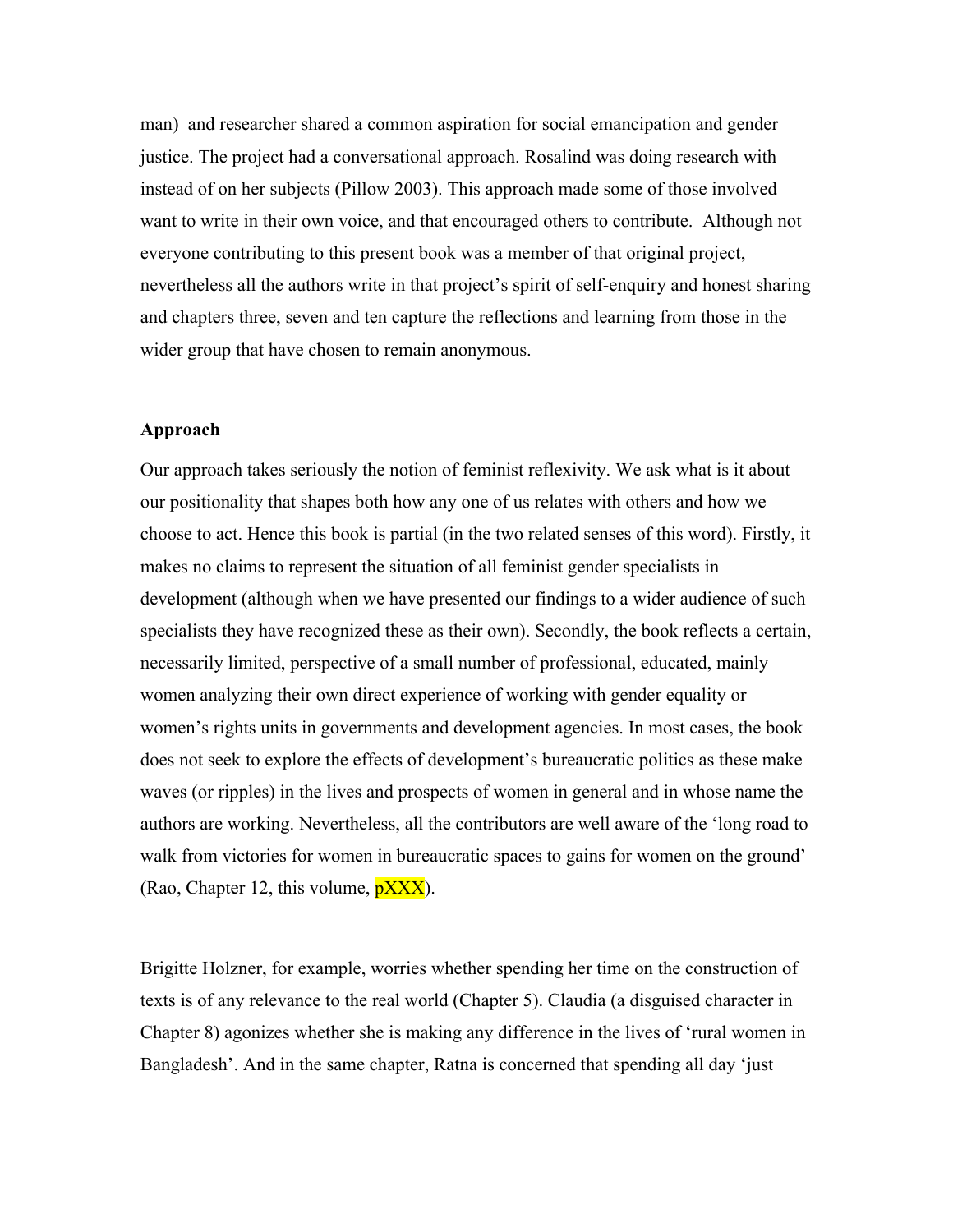answering emails and reading stuff ... You won't ever have – or you'll have forgotten what it's like, the reality on the ground for women'  $(p, XXX)$ .

Indeed, it is this anxiety about whether one's job is worthwhile that led to some of the research participants wondering whether if it was self-indulgent to spend time holding up the mirror to themselves. If theirs is not the 'real world', what is the relevance or utility of a book that discusses and analyzes their working lives? The answer, and the challenge, is to keep the bigger picture in mind - otherwise reflection is narcissistic - without staying silent about the minutiae of practice of how change is brokered. Silence about such minutiae is politically unhelpful to the real world, because the secrecy of bureaucracies produces a power effect. Weber noted that every bureaucracy will try to hide what it gets up to unless it is forced into revelation, invoking 'hostile interests' if need be to justify the secrecy (Bendix 1959).

Development bureaucracies may be particularly competent at exercising these privileges of power whereby power is legitimized by reference to 'the poor' for whose sake the organization exists. Staff commitment to this supreme objective may also make them reluctant to reveal their organization's inner workings and thus expose it to criticism. However, when the blinds stay down those trying to look in through the window find it hard to see and therefore to influence what is going on. Feminist bureaucrats at the threshold between inside and outside are appropriately positioned to pull up the blinds. In the absence of external pressure they cannot secure the institutional change they are seeking. Thus making public their reflexive analysis is not self-indulgent if it contributes, as one of them said, to 'demystifying the bureaucracy'.

As such, this book provides an actor-oriented perspective on organizational politics. By 'actor-oriented'we mean that the book is concerned with how specific individuals 'deal with the problematic situations they encounter' (Long 2001: 57) and how they act as brokers at the interface of bureaucracy and civil society. Feminists' potential to convert any bureaucracy – even a new one like UN Women into an engine of social change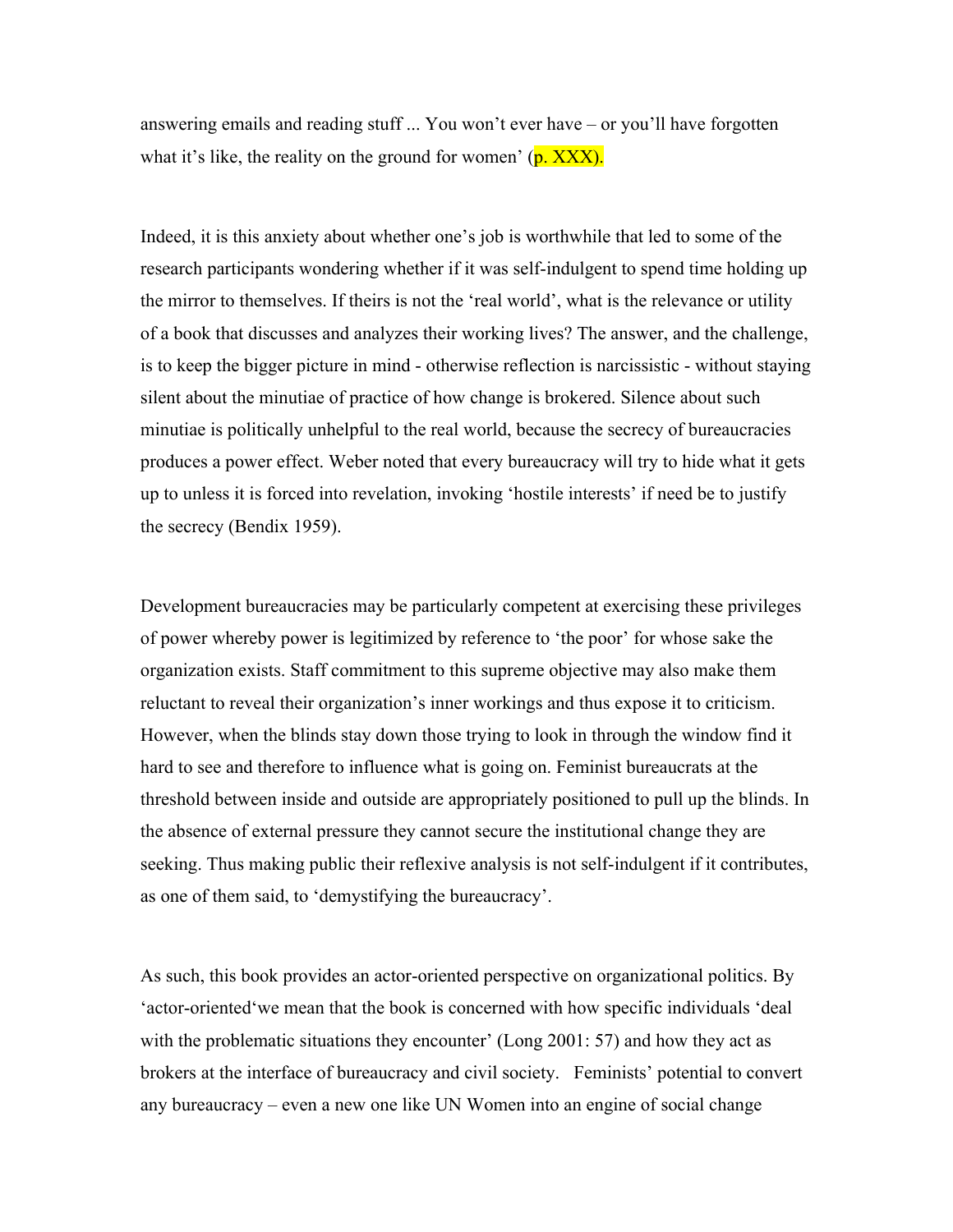remains a matter of debate. It is a particularly piquant question for the complex bureaucratic architecture of international development whose shared normative discourse is, as the World Bank puts it, 'working for a world free of poverty'.<sup>1</sup> For the authors of the present book, the debate is more than academic. As Aruna Rao stresses, it is emotional and personal:

[The] politics around gender equality issues are deeply felt. People who get involved in such intense processes are forced to re-examine their own personal beliefs and behaviours – to walk the talk. And they have to do so in an environment which is rife with politics but where no other issue except human rights is politically framed (Chapter 12, p.XXX).

Part of the emotion relates to the discomfort of inhabiting a marginal location in which you are never fully accepted anywhere, either inside or outside the bureaucracy. Yet, when they learn to be comfortable with their position, feminist bureaucrats exploit their marginality through political strategies that include building and balancing internal and external alliances, leveraging outside pressure and turning dominant discourse on its head.

Accepting rather than worrying about the contradictions inherent in being a feminist bureaucrat means they can discover unexpected pathways of personal and organizational change, discoveries that can help the bureaucracy move closer to achieving its rhetorical aspirations of supporting women's empowerment and gender equality. It is largely a succession of small wins and discouraging defeats that over time turn into bigger victories, such as the feminists' success in securing the establishment in 2010 of the new United Nations organization, UN Women. As Joanne Sandler notes, the changes that achieved this outcome did not happen quickly, but resulted from 'years of struggle and the efforts of countless women and men. (Chapter 10, this volume. p.  $\overline{XXX}$ ) To do this requires above all the commitment and craft of a political strategist.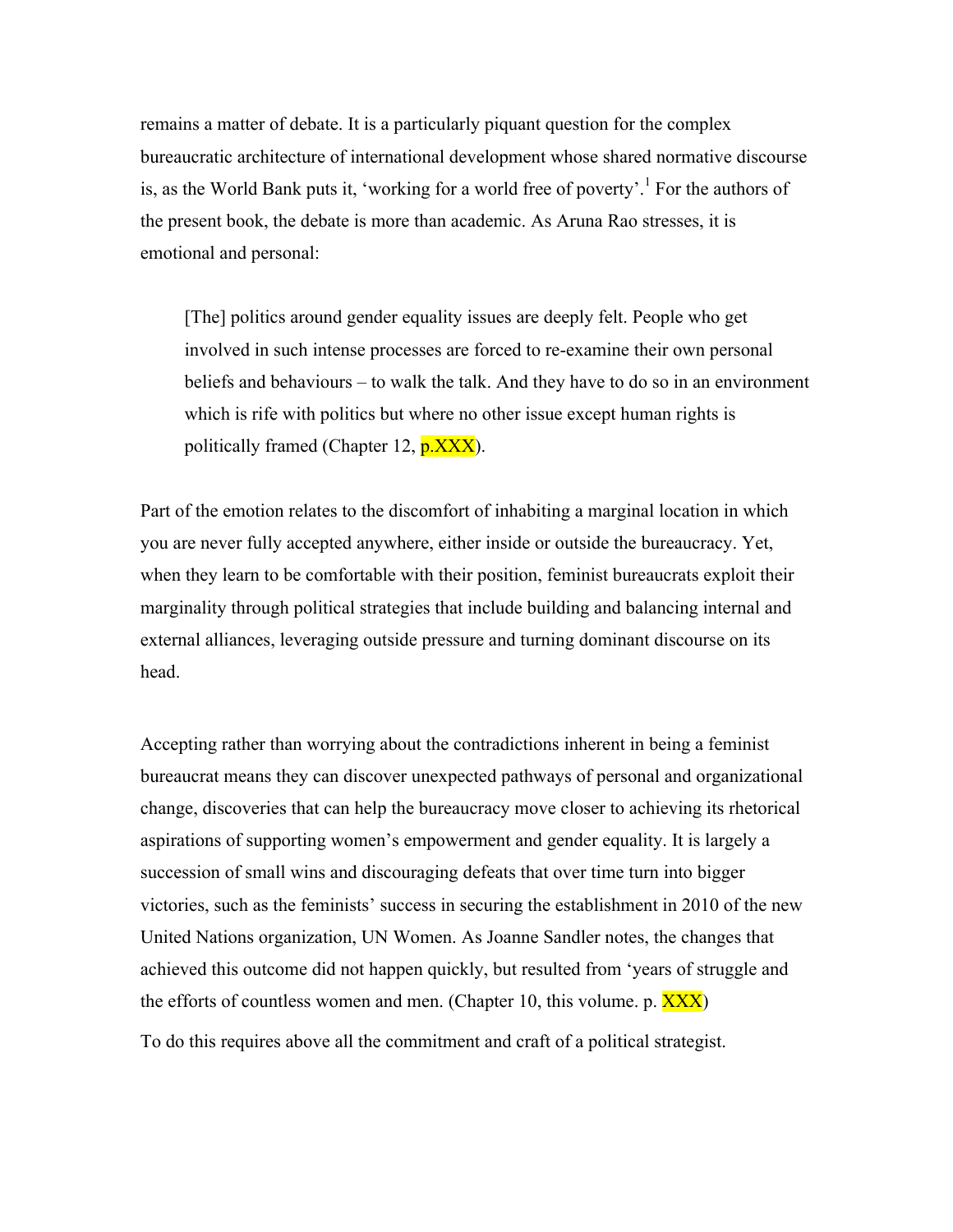#### **Political Purpose**

It is the authors' hope that in sharing their experience they can help others in a similar position to theirs debate and reflect on the challenges of their job. The material from this book has indeed already had a positive reaction from participants at a workshop in Scandinavia for gender specialists from bilateral agencies and development nongovernmental organisations (NGOs). Thus the book should first of all prove useful to like-minded colleagues and to those planning a future career in development. For gender specialists newly recruited into development's organizational world, there is little to guide them about effective strategizing in the corridors of power. In addition, another key audience, as just indicated, is those many feminists on the outside who are advocating for development organizations to implement and strengthen commitments they have made. By revealing the inner workings of bureaucracies this book may enable such advocates to become more skilled in supporting their insider colleagues.

From the perspective of a feminist working for a local women's rights organisation in an aid recipient country, a gender specialist in a donor bureaucracy appears self- evidently in a privileged and powerful position. Yet, these two very differently positioned set of actors need each other. On the one hand, feminist bureaucrats working as gender specialists want to support women mobilising as a powerful driver for social transformation. On the other hand, women's rights cannot ignore donors' policy influence and may make good use of donors' money. On a world-wide basis, women's rights organisations received in 2011 a third of all their funding from the donor bureaucracies, like those represented in the present book – bilateral and multilateral agencies and international non-governmental organisations INGOs (Pittman, A. et al. 2012). This proportion is likely to be significantly higher in poorer ones (the donors in this book do not fund women's rights organisations in richer countries). For example, a study of the effects of the external financing of women's rights organisations in Ghana and Bangladesh (Mukhopadhyay et al 2011) found their most important sources of funding were bilateral agencies and INGOs.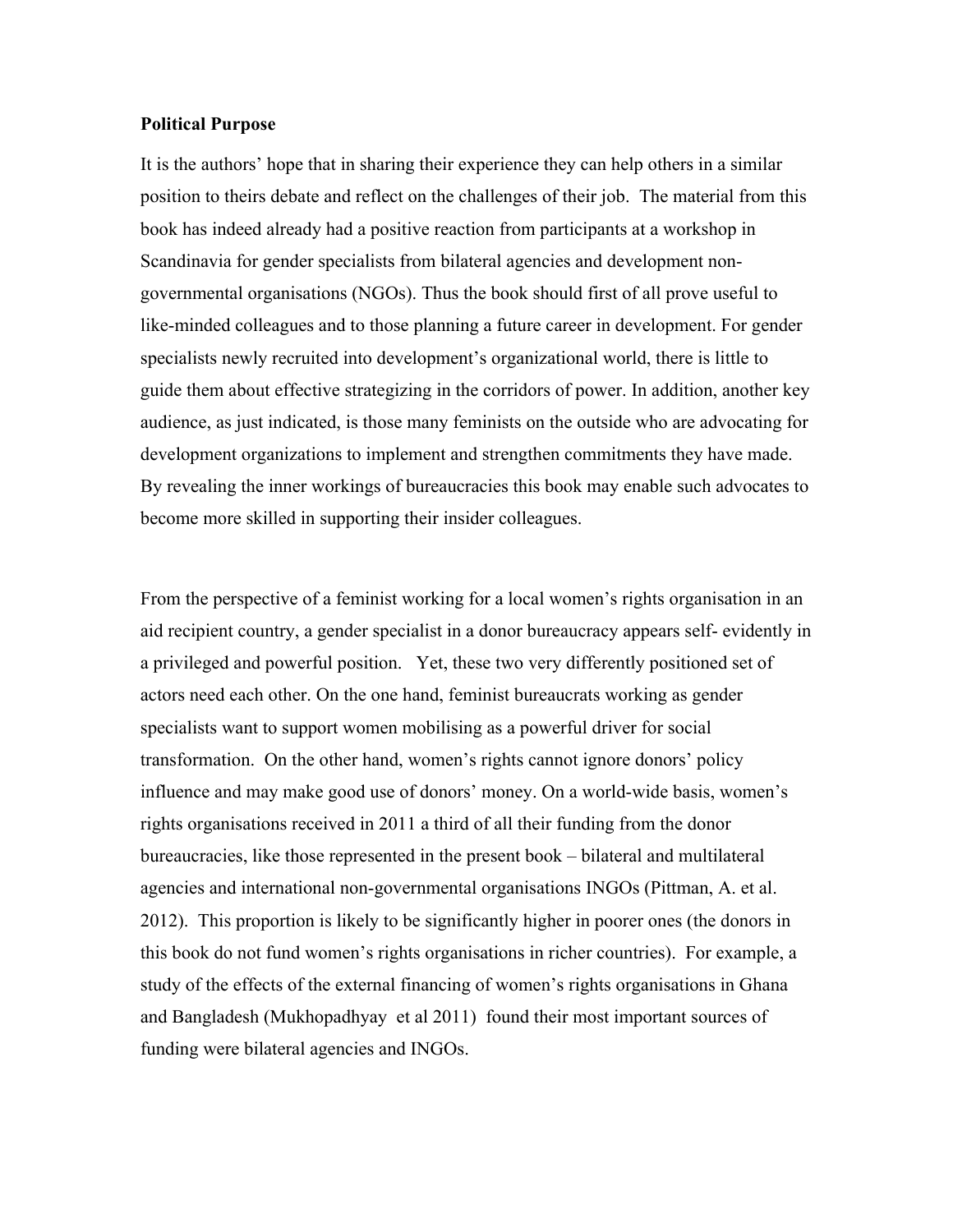Yet, as instrumentalist gender equality discourse assumes greater prominence within international bureaucracies, it becomes ever clearer that so much of what should be a fundamentally transformative project is lost in translation. Gender specialists in donor head offices of organisations, including INGOs, and that Rosalind interviewed for the above study, commented that although women's empowerment and gender equality remain central objectives for many donors, it has become a struggle to preserve and fund rights-based approaches. To that end, they stressed their desire to develop a quality relationship with women's rights organisations so they could work better together for a shared objective and ensure their organizations are held to account for their own commitments.

Perhaps it is naïve to imagine that there can be solidarity between feminist activists in civil society, some of whom fiercely critique the whole development paradigm, and feminists situated in, what one of the feminist bureaucrats in this book described as 'the belly of the beast'. It is a hotly debated issue (Mohanty 2003, Mullings 2006). There are, however women's rights activists that do recognise the strategic value of engaging with those working for change from within international development agencies. This present book should help them do so.

### **Academic Intent**

The book's academic intent is to explore how bureaucratic organizations can support real world change. A parallel stream of research has examined the nature and challenges of gender mainstreaming in international development organizations (Goetz 2003, Prugl and Lustgarten 2006, Rao and Kelleher 2005,) and Klugman (2008) and True (2003) emphasize the significance of the role of supportive individuals positioned within the bureaucratic system for action on gender justice. However, since most scholars have had little or no insider access to the organizations they were studying they have been unable to describe and analyze the political processes of everyday bureaucratic life in which people assert their agency and creativity.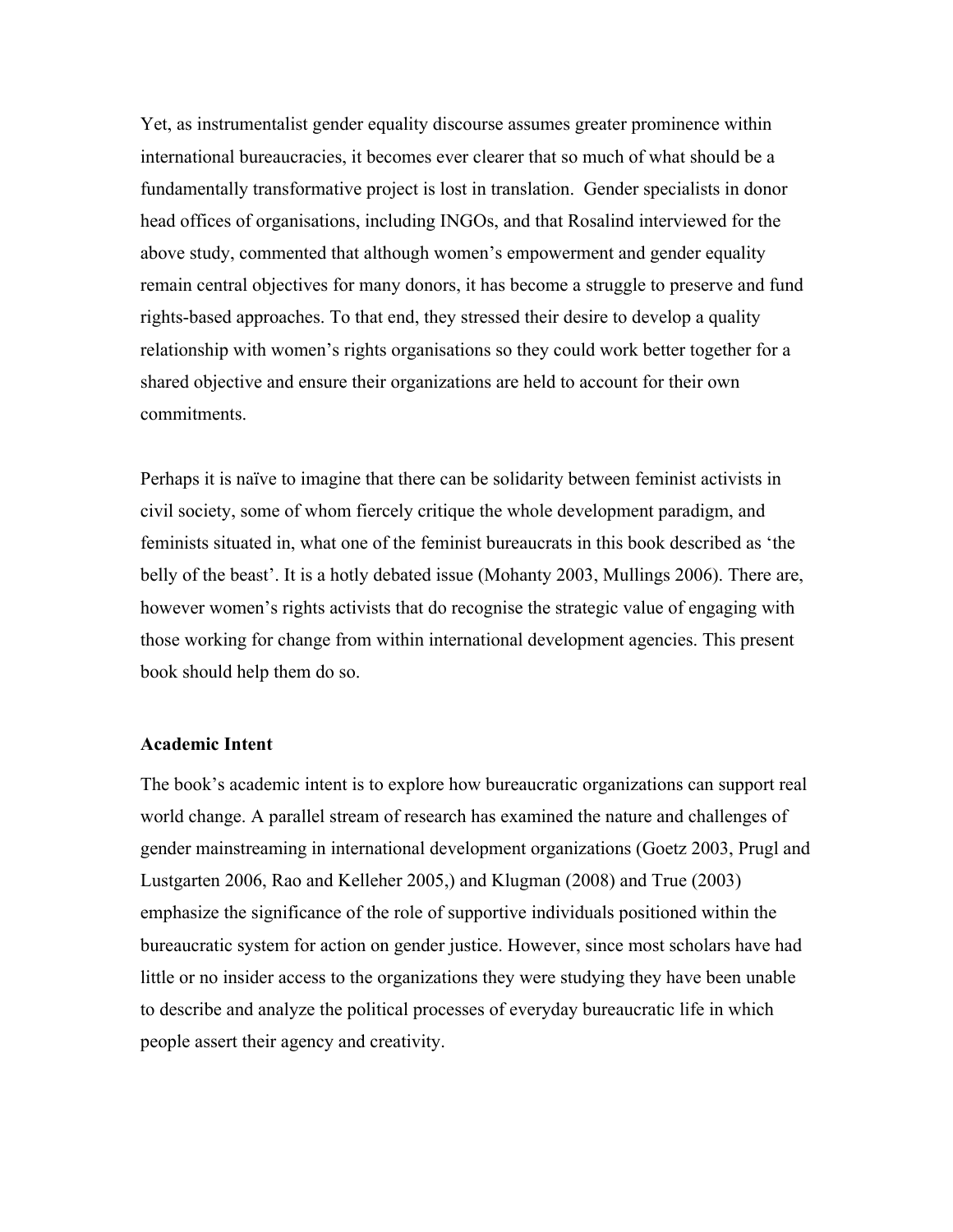We have to factor in this lack of knowledge about the micro-political strategies of feminist bureaucrats when considering the question usefully explored by many feminist researchers about what makes change happen in global policy spaces (Tickner 2001, Hafner-Burton and Pollack 2002, Parpart et al 2002, True 2003, Moghadam 2005, Molyneux and Razavi 2005, Sen 2006). Case studies are available about successful instances of policy processes, such as securing the UN Declaration on Violence Against Women (Joachim 2003), and more recently securing Security Council Resolution 1325 (Shepherd 2008) but studies such as Moghadam's  $(2005)$  on feminist policy networks do not sufficiently appreciate the informal and very discreet role of those feminists who support these networks from the positions inside official organizations.<sup>2</sup> The role of gender specialists in development agencies of the member countries of the United Nations is taken into account even less. These may have been supporting campaigns to achieve changes in global policies in favour of gender equality in a number of ways such as securing the resources to fund a campaign or international conference, influencing their country's delegations, financing the costs of Southern campaigners and encouraging their own national lobby groups to be active on the issue. However, their own official caution may render these feminist bureaucrats invisible, misleading us about their role and preventing civil society activists and academics from enquiring as to how they could most usefully support them.

A collection of brief memoirs from those active in the 1970s and 1980s provides some fascinating insights into the challenges of establishing 'women in development' sections in organizations such as USAID, the World Bank and the Commonwealth Secretariat (Fraser and Tinker 2004). Jain (2005) and Skard (2008) recount how those women who established the Commission for the Status of Women were former WW2 resistance fighters, who used that experience to fight their corner in the newly formed United Nations. And an exploration of the 'bureaucratic mire' (Staudt et al 1997) offers a perspective on the years between the 1985 Nairobi Women's Conference and the one that followed ten years later in Beijing. However, little has been published about what happens inside development bureaucracies<sup>3</sup> since Miller and Razavi's illuminating edited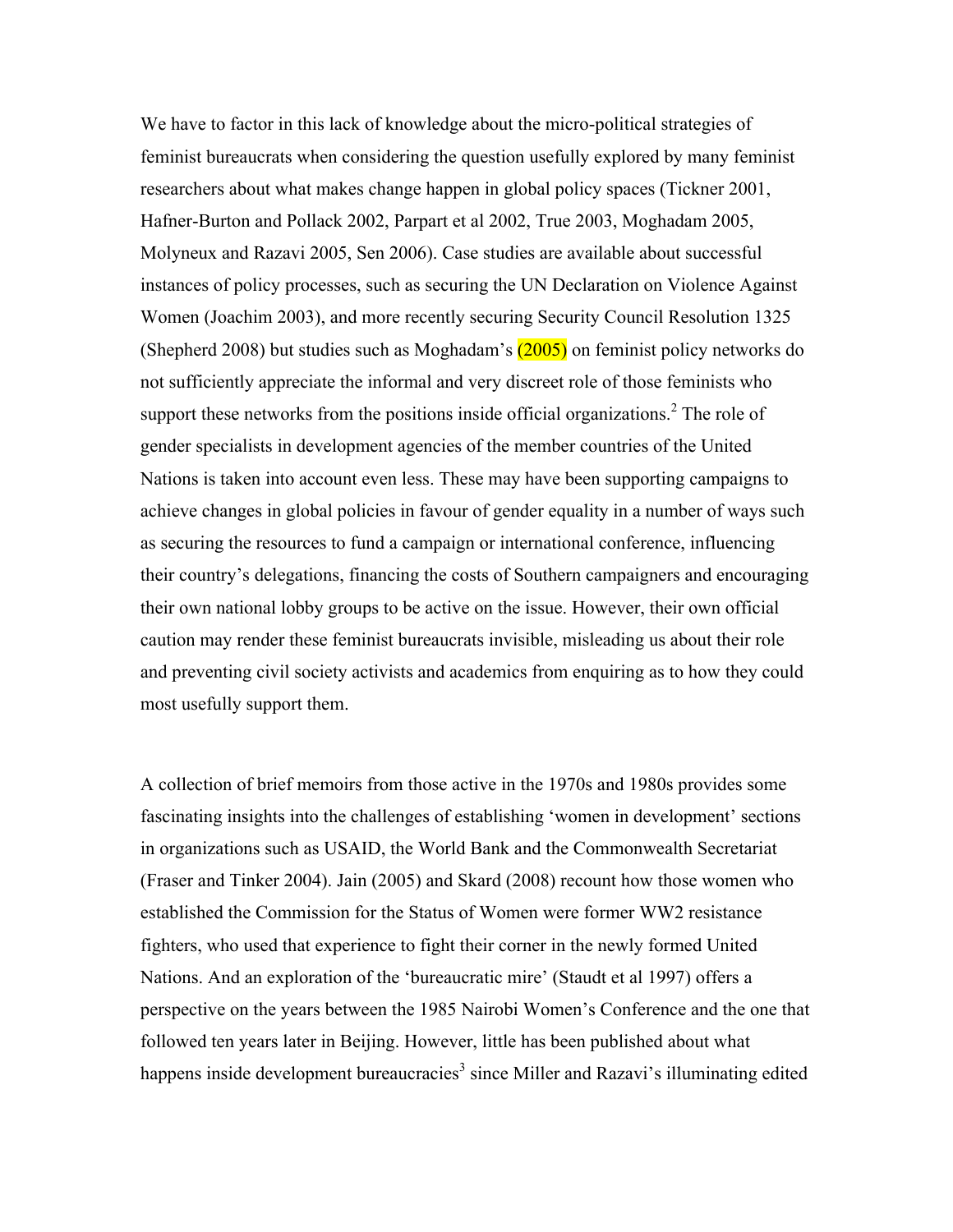volume of case studies (1998). Knowing more about what happens is not only of academic interest, it can be politically useful.

Walby (2005) argues that unless organizations work through the contradictions between a desire to use gender for instrumental reasons and their desire to promote gender equality in its own right, gender mainstreaming will tend to support the status quo. However, it is more complex than that. As this book will demonstrate, large organizations are heterogeneous and full of contradictions. Politically astute feminist bureaucrats seek to exploit these contradictions rather than resolve them, making small gains as they work towards transformational goals.

## **Structure of the Book**

The experience of being a feminist gender specialist, as interpreted through the eyes of an individual is the focus of most of the book's chapters, In all but one case (Chapter 2, which is about working in a Ministry of Women's Affairs) this is the experience of staff employed in international development organizations: multilateral - the Organisation for Economic Cooperation and Development (OECD) United Nations agencies, and the Asian Development Bank (ADB)); bilateral - the Austrian aid department; and nongovernmental - Oxfam and Action Aid. The exception to this individual focus is Aruna Rao's chapter (11) that describes a group process of action-learning and reflective practice undertaken with United Nations country teams. These are similar to the approaches Rosalind used in bringing together a group of gender specialists from Europe, Africa, Asia and North America, and working in the head offices of these and other international development organizations (including some of the contributors to this book) and whose reflections are captured in three briefer chapters that are different in tone. Through the device of the conversations that take place between five composite characters, based on this larger group that includes me, these chapters explore relationships, politics, power, coalitions, and discourses and look at how these shape and inform the practitioner's craft. Importantly, in these conversations people talk more frankly about their experience than they would as named authors in the other chapters.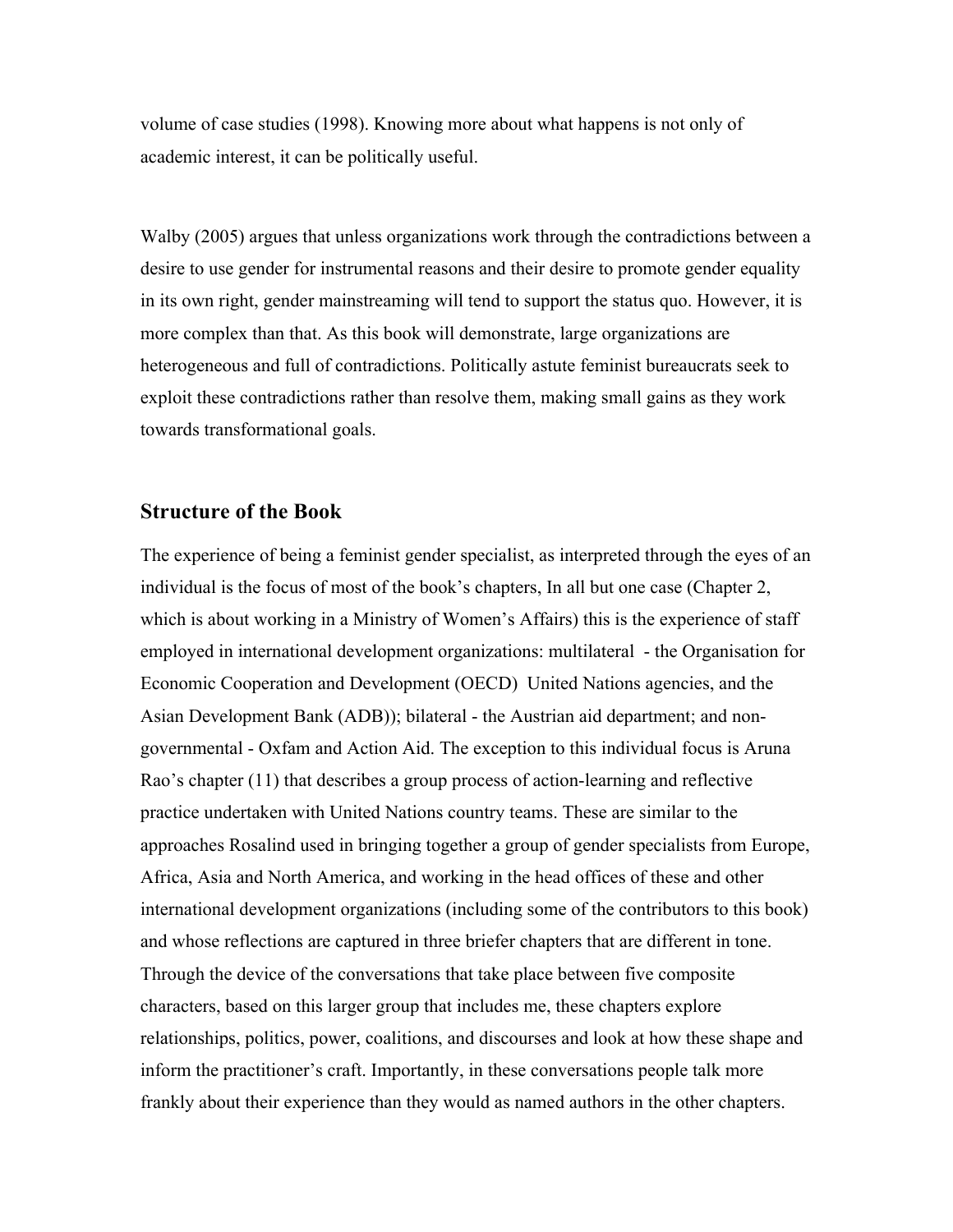Following this present introduction, Chapter 2 by Rosalind Eyben draws on material from the book's case studies to develop the theoretical arguments about marginality, effectiveness and strategy. Firstly the author considers gender mainstreaming as it has ebbed and flowed within the international development system. She then briefly examines some of the inherent contradictions in this system and its associated pitfalls that feminist bureaucrats need to be alert to in their efforts to facilitate social transformation. The focus then shifts to examining more closely the ambivalence of feminist bureaucrats. The chapter considers what it means to be a politically engaged bureaucrat, including motivation and the challenges and opportunities of being marginal. This is followed by a more specific examination of what it means to be a feminist in a bureaucracy and the implications for feminist bureaucrats' most important political strategy, namely constructive relations with feminist movements and networks.

Chapter 3 provides the first of the case studies, setting the scene by linking feminist activism at the country level with donor support to gender mainstreaming in state bureaucracies. Based on conversations with Francesca Pobee-Hayford, a former senior official in the Ghana Ministry of Women and Children's Affairs, Takyiwaa Manuh and Nana Akua Anyidoho, scholar activists, ask what it means to be a self-confessed 'femocrat' in the state bureaucracy. Francesca's objective was to get the Ministry to take up its central management role as the primary implementer of the government's gender mainstreaming agenda. She concludes that despite some achievements, MOWAC is still struggling to do this due to a rapid turnover of staff and to an inability to develop strong political relationships with other Ministries as well as externally with the women's movement. Eventually, frustrated at inadequate political leadership combined with ministerial micro-management of her job, Francesca resigned from the civil service to take up a post as gender adviser in the country office of a bilateral development agency. Manuh and Anyidoho discover that despite all the institutional challenges they have learnt about from Francesca, they are now more optimistic than before about gender mainstreaming in Ghana.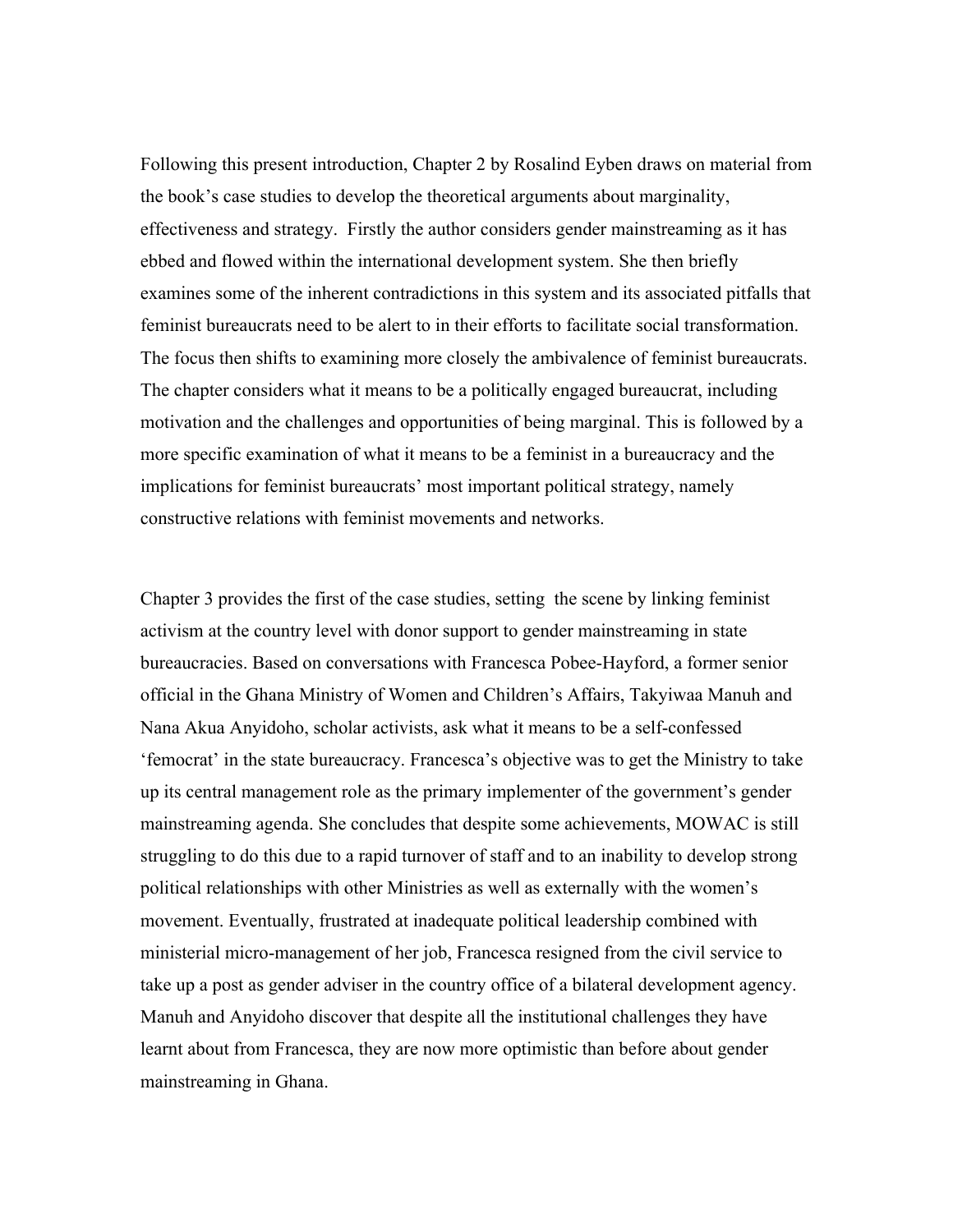Chapter 4 describes how in 2007 a group of feminist bureaucrats working as gender specialists in head offices of international development bureaucracies got together to talk about their approaches. It was an action research process that continued on and off for three years. This chapter is the first part of three evocations of some of what they said and discussed. The five characters are based on twelve real individuals but Rosalind has heavily disguised them and the places where they meet (in a way analogous to using fictional characters) to protect the anonymity of those participating and to represent different points of view. This particular chapter explores the theme of feminist identities as discussed over supper together in New York.

From her post as gender adviser in Vienna for the Austrian aid programme, Brigitte Holzner considers in Chapter 5 some of the same challenges. Feminists face the dilemma of engaging with the state machinery to change it while finding they are devoting most of their time to performing the tasks that the bureaucracy requires of them, after which the machinery fails to deliver the hoped-for transformations. Small wins seem the best that can be hoped for. She describes two instances of engaging with EU development institutions to secure language favourable to women in policy texts. In the first case, by making good use of inter-organizational alliances, she was successful. In the second instance, the policy topic was more difficult to influence and she failed. There were certainly some changes in the circumstances, but possibly the principal difference was that the second case (gender and the macro-economy) was more threatening to the EU mainstream policy discourse than the first case (the role of women in armed conflict).

Chapter 6 consists of Rosalind's conversation with Patti O'Neill who works for the OECD. Employed in New Zealand's national gender machinery and then in its aid programme, as Francesca Pobee-Hayford was in Ghana, Patti moved to Paris to be responsible for gender issues in the work of the DAC that brings together all the bilateral aid agencies in a forum to discuss policy issues, coordinates peer reviews of agencies' aid programmes, and collects statistics. She looks back on her career as a political activist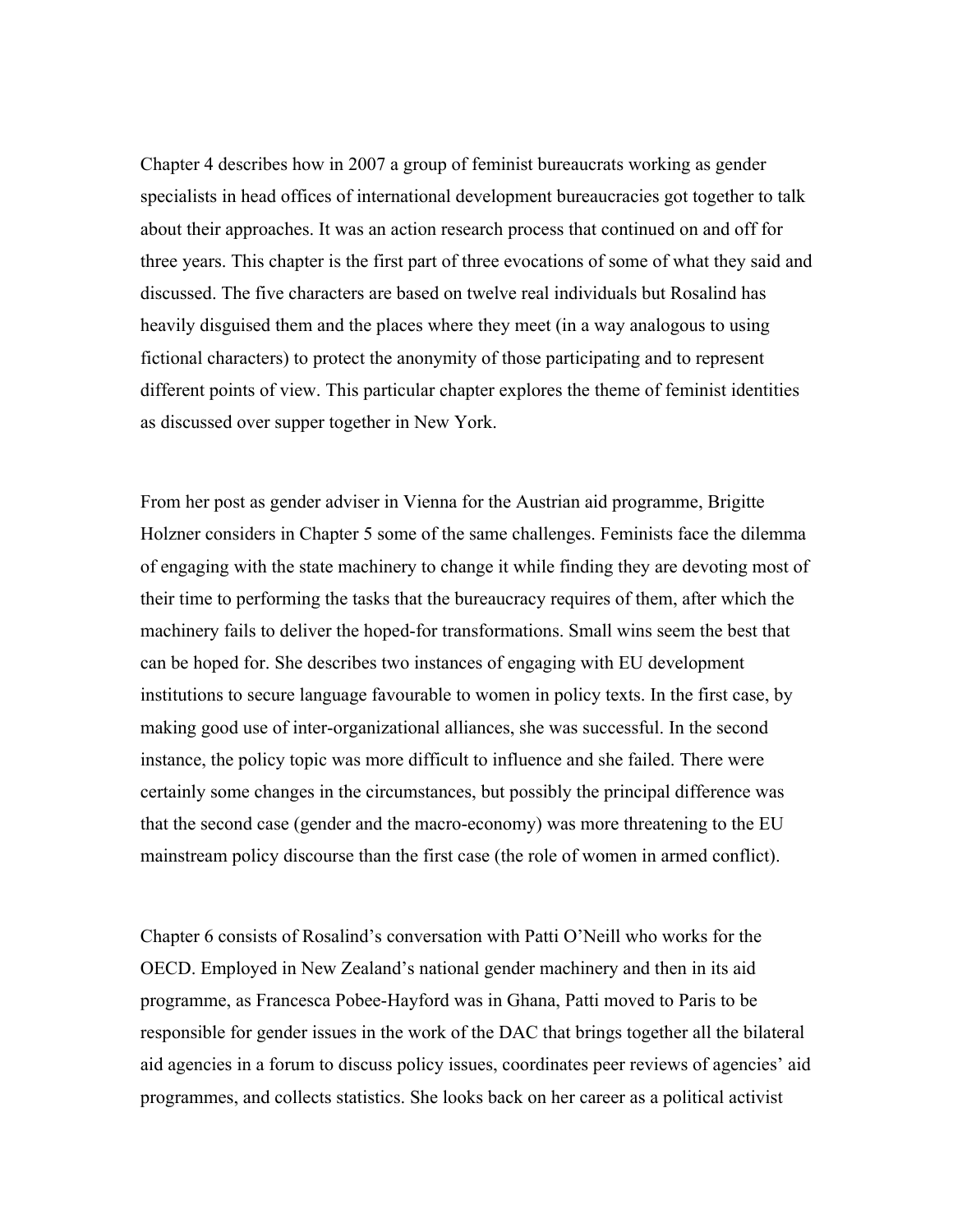and feminist bureaucrat. She stresses the importance of building alliances based on trust and mutual respect within and outside the organization in which the feminist bureaucrat works. These relationships work better if at certain times others are not told about them and when you challenge each other constructively, recognizing and building on complementary roles. Among Patti's other tips for being an effective feminist bureaucrat are creating win-win situations – 'We need to avoid being "the finger-wagging gender police" and choosing your battles, which means that strategy must be accompanied by constant scanning of the political environment and readiness to shift tactics in response to emerging opportunities. And, she concludes, when things go wrong, it is essential to keep a positive and optimistic outlook.

Chapter 7 is about working as a gender adviser in international NGOs. Laura Turquet analyzes the strategies used and the challenges encountered when she lobbied DFID on its gender equality policy while struggling to avoid marginalization within her own organization, Action Aid. She argues that building relationships with feminist activists has to be a two-way process. Those on 'the outside', women's organizations and feminist campaigners, need to appreciate what the insiders are trying to do and reach out to them; and those on the inside must be frank about the challenges of their own bureaucratic location. Like O'Neill she emphasizes the importance of establishing relationships of mutual trust and respect.

In Chapter 8, we return to the five women we met in Chapter 3. This time they are on a weekend retreat in the country. Picking up the threads from their conversation in New York, they ask themselves how they define success. This leads on to talking – and disagreeing – about gender mainstreaming and how to work effectively with an organization's instruments, discourses and procedures.

This is also a strong theme in the chapter by Ines Smyth (Chapter 9), who works for Oxfam, and spent a year as the leading Gender Specialist at the ADB, an institution with very different ethos and priorities. She explores how the character of the two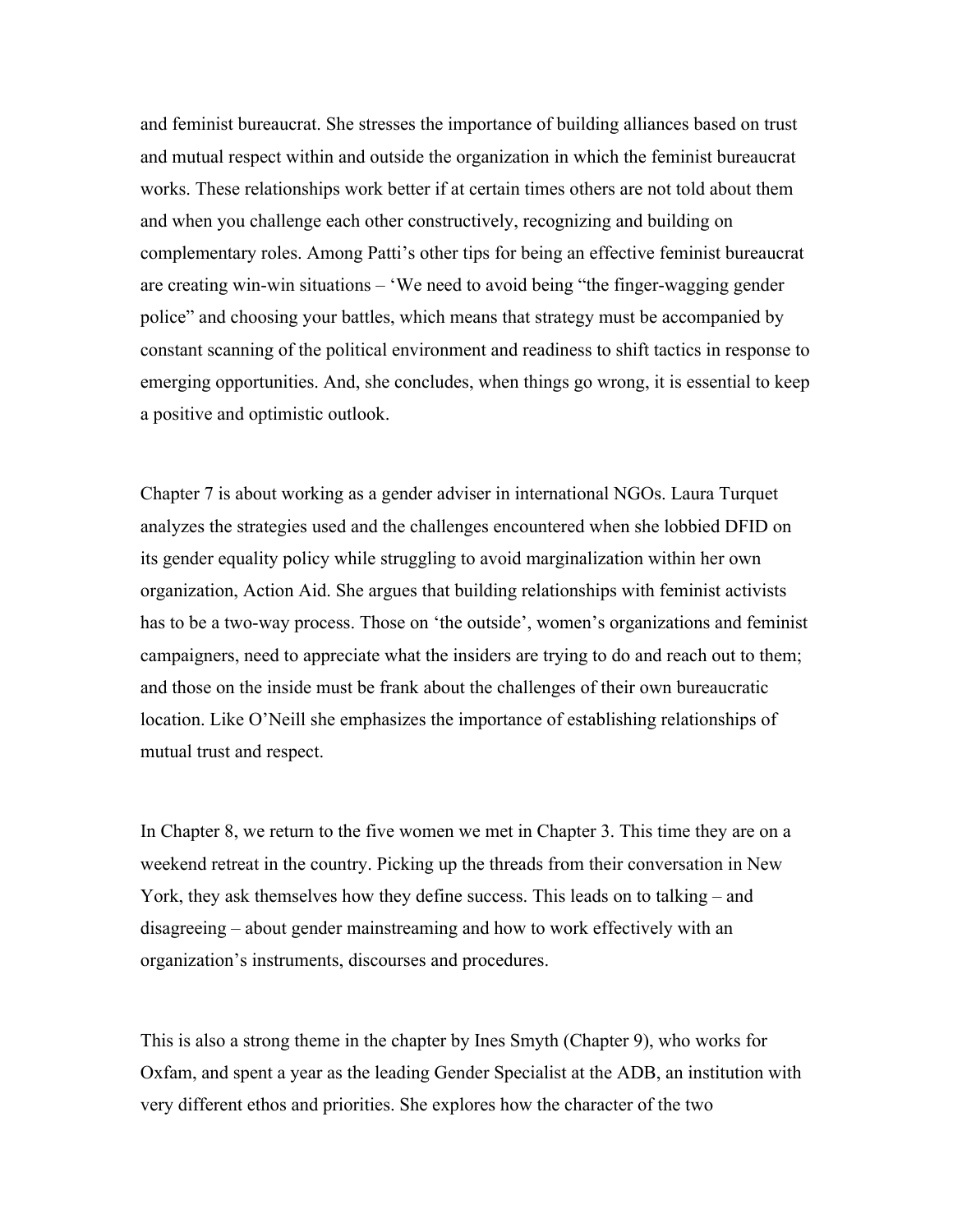organizations shapes their commitment and approach to promoting gender equality in their programmes. Her experience at ADB helps her look at the world of international NGOs in a new light. She concludes that feminist bureaucrats must persist in tackling obstacles and areas of resistance not a popular approach in NGOs, she comments, where immediate and simple solutions are expected for social problems of intractable complexity.

Chapter 10 takes us into the UN. Joanne Sandler, previously a senior official in UNIFEM in New York, vividly portrays the experience of feminists struggling with the institutional sexism of the UN bureaucratic machine and shows how this played out in the difficult but ultimately successful negotiations around the creation of UN Women. She writes 'Documenting the types of systemic institutional sabotage that UNIFEM faced throughout its life is a hedge against history repeating itself with UN Women' ( $page\_\_\$ ). UN Women, she argues, must insist on institutional equality if it is to play its role in transforming the UN system as an advocate and instrument of gender justice. What she does not speculate upon is whether, if the new organization is successful in avoiding the marginalization that UNIFEM experienced, it will still manage to maintain its strong links with global feminist movements that as outsiders played such a strong role in supporting the struggles of those inside the belly of the beast.

In Chapter 11, our group of five women find themselves together at an international meeting of gender and development specialists in Berlin. By now, they have got to know each other well – are able to talk more informally and frankly about their work. What happened at the meeting stimulates a supper-time discussion about how power operates in international development processes. How do feminist bureaucrats respond? How subversive do they dare to be?

We leave the head office politics of the preceding chapter to return to the country level – Morocco, Albania and Nepal – in Chapter 12 where Aruna Rao, a consultant, describes how she and her colleagues worked to strengthen the gender equality programming of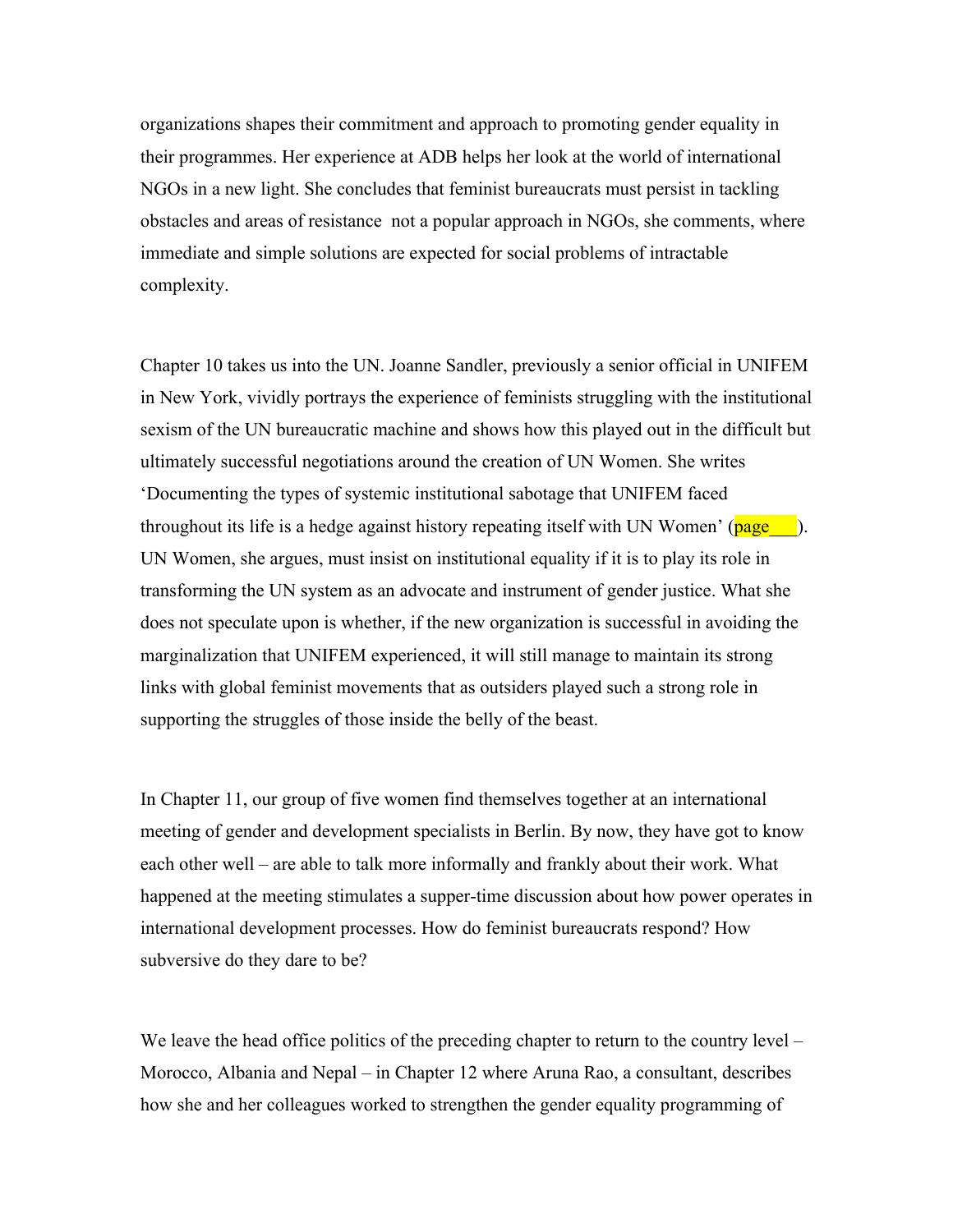three UN Country Teams (UNCTs) with an action-learning approach for inter-agency Gender Theme Groups (GTGs). Through the lens of each country context she examines the importance of inter-organizational co-operation between gender equality staff in UN agencies, and looks at why this has been difficult to achieve in the environment of institutional discrimination that Sandler analyzes in the previous chapter. She concludes that 'Rather than burdening GTGs with resource manuals focusing on planning and monitoring mechanisms and processes', it may be far more effective to enable them to organize and develop joint solidarity strategies with government and the women's movement, to enhance their voice within.

Finally, in Chapter 13, the book's conclusion, we draw together the common experiences, lessons and strategies of the feminist bureaucrats who have shared their reflections in this book. Without doubt, there are many disadvantages of the marginal position that we occupy - including a sense of powerlessness, lack of visibility both inside and outside our own organizations, conflicted loyalties and the demands of being held accountable on two fronts. But, if feminist bureaucrats can exploit their marginal position and work politically, they can turn each of these disadvantages into an advantage to advance their own agendas. In order to do so, we identify a check-list of strategies for feminist gender advisors in development agencies: building internal and external alliances, leveraging outside pressure, creating win-win situations, preparing for and seizing opportunities, and coping with bureaucratic resistance.

#### **Notes**

-

 $<sup>1</sup>$  See the home page of the World Bank www.worldbank.org.</sup>

 $2^{2}$  Except in some cases the roles of UN bureaucrats (for example Ferree and Tripp 2006) but these do not fully take into account the networking between feminists in multilateral and bilateral agencies (see Chapter 10, this volume).

 $3$  Other than an interesting study of gender specialists in Canadian development agencies (Hendriks 2005).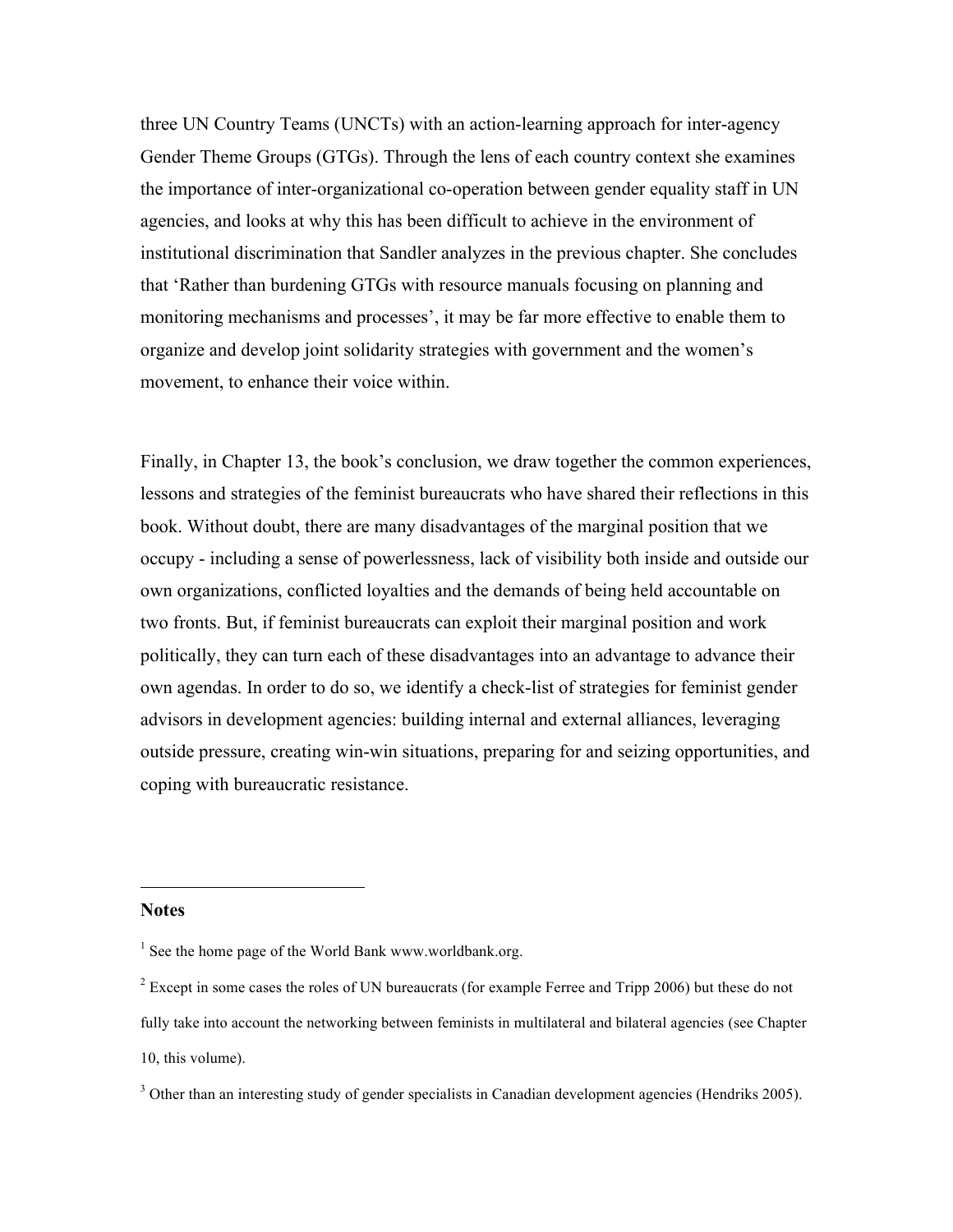# **References**

-

Bendix, R. R. (1959) *Max Weber,* London: University Paperbacks, Methuen,

Derbyshire, H. (2012). Gender mainstreaming: recognising and building on progress. Views from the UK Gender and Development Network. *Gender & Development*, 20, 3 pp. 405-422 Ferree, M. M. and A. M. Tripp (eds) (2006) *Global Feminism: Transnational Women's Activism,* 

*Organizing, and Human Rights*, New York: New York University Press

Fraser, A. and I. Tinker (eds) (2004) *Developing Power: How Women Transformed International Development*, New York: Feminist Press,

Goetz, A. M. (2003) 'The World Bank and women's movements', in R. O'Brien (ed.), *Contesting Global Governance: Multilateral Economic Institutions and Global Social Movements*,

Cambridge: Cambridge University Press

Hafner-Burton, E. and M. Pollack (2002) 'Gender mainstreaming and global governance', *Feminist Legal Studies*, 10,. 3-4, pp. 285–98

Hendriks, S. (2005) 'Advocates, adversaries, and anomalies: The Politics of feminist spaces in gender and development', *Canadian Journal of Development Studies*, xxvi, special issue, pp. 620-32

Jain, D. (2005) *Women, Development and the UN*, Bloomington: Indiana University Press,

Joachim, J. (2003) 'Framing issues and seizing opportunities: The UN, NGOs and Women's Rights', *International Studies Quarterly*, 47, 2, pp. 247-74

Kabeer, N. (2007) 'Passion, pragmatism, and the politics of advocacy: The Nordic experience through a "Gender and Development" lens', in E. Magnus, N. Kabeer and A. Stark (eds), *Global Perspectives on Gender Equality: Reversing the Gaze*, London: Routledge

Long, N. (2001) *Development Sociology: Actor Perspectives*, London: Routledge

Miller, C. and S. Razavi (1998) *Missionaries and Mandarins. Feminist Engagement with Development Institutions*, London : ITDG Publications

Moghadam, V. (2005) *Globalizing Women: Transnational Feminist Networks*, Baltimore: John Hopkins University Press

Mohanty, C. (1988) 'Under Western Eyes', *Feminist Review,* 30, Autumn, pp. 61-88 Molyneux, M. and S. Razavi (2005) ''Beijing Plus Ten': An ambivalent record on gender justice', *Development and Change*, 36, 6, pp. 983-1010

Mukhopadhyay, M. and Eyben, R. (2011) '*Rights and Resources. The Effects of External*